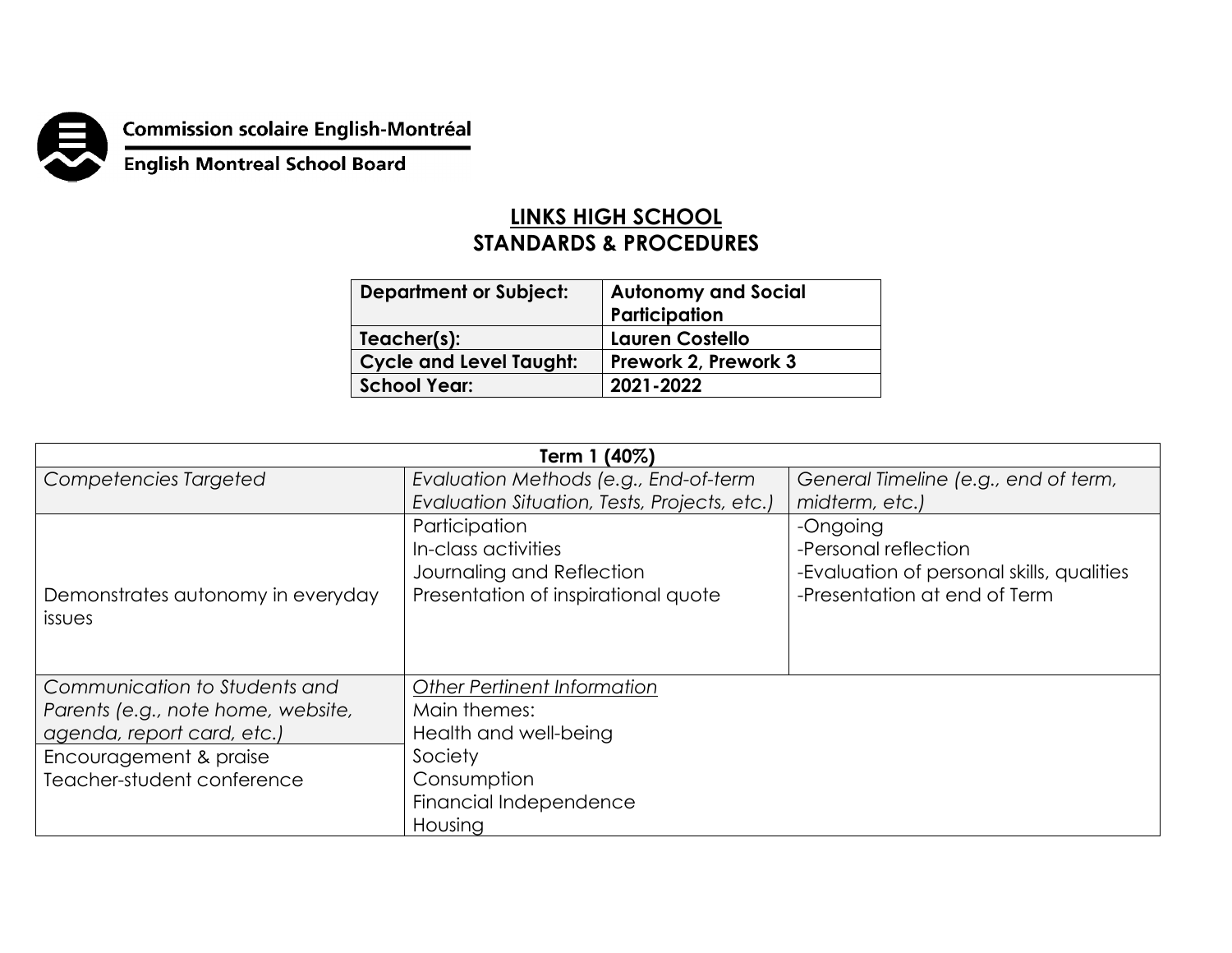|                                    | Transportation |
|------------------------------------|----------------|
| Agenda<br>Report card<br>P-T night |                |
|                                    |                |
|                                    |                |
|                                    |                |
|                                    |                |
|                                    |                |
|                                    |                |